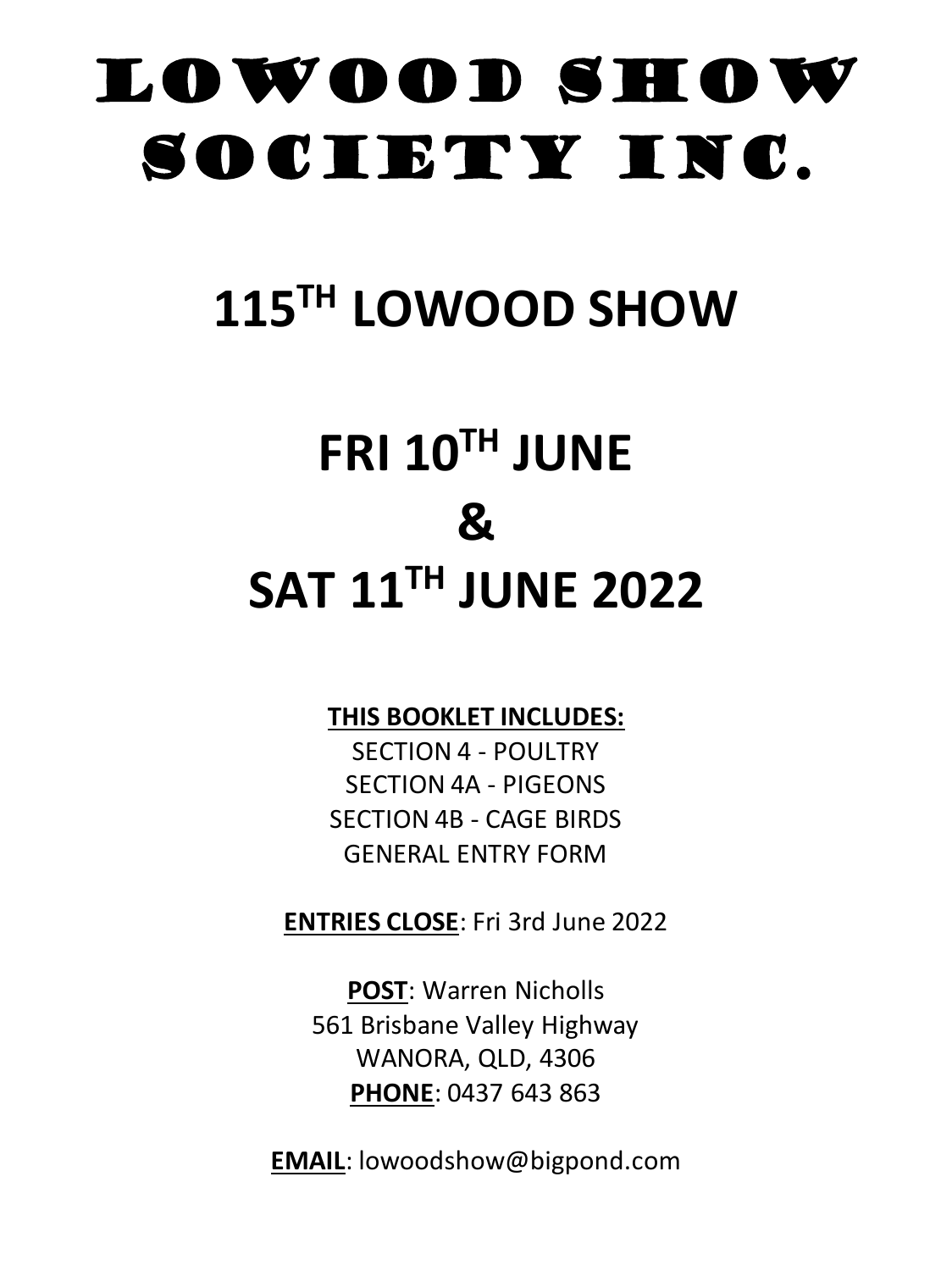# **SECTION 4 – POULTRY**

**Stewards:** Members of Lockyer and District P&P and Cage Bird Club

Birds to be penned by 8.00 a.m. judging to commence at 8.30 am

## **NO LATE ENTRIES IN THIS SECTION**

#### **REGULATIONS**

1. One day Show only.

- 2. No exhibitor to coop or remove his birds without the consent of the Steward.
- 3. The age of cockerels and pullets must not exceed 12 months.
- 4. Any apparently diseased bird can, at the discretion of the Stewards, be refused.
- 5. Any bird dyed or otherwise interfered with shall be disqualified.
- 6. Birds can only be removed at the discretion of Chief Steward.
- 7. Birds must be bona fide property of the Exhibitor.
- 8. The Judge need not award a prize unless he considers the exhibit merits it.
- 9. Birds may be penned on Friday between 5pm and 9 pm.
- 10. Prize Money: First \$4.00; Second \$3.00.
- 11. Birds can be picked up Saturday after 4.00 p.m.
- 12. All birds to be free from vermin or entries will not be allowed to be penned.

**Entry Fee**: For this section is \$1.00 per entry. – including GST

#### **ENTRIES CLOSE**: Friday 3rd June 2022

All entries in Poultry, Pigeons and Cage Birds to be sent to: Email: <u>lowoodshow@bigpond.com</u><br>OR POST TO: Warren Nicholls

**Warren Nicholls** 

**561 Brisbane Valley Highway WANORA QLD 4306**

## **LARGE SOFT FEATHER HEAVY STANDARD**

| <b>WYANDOTTE WHITE</b><br>1. Cock Learning    | 2. Hen                                              | 3. Cockerel  | 4. Pullet  |
|-----------------------------------------------|-----------------------------------------------------|--------------|------------|
| <b>WYANDOTTE SILVER LACED</b><br>5. Cock      | 6. Hen                                              | 7. Cockerel  | 8. Pullet  |
| WYANDOTTE A.O.C.                              | 10. Hen                                             | 11. Cockerel | 12. Pullet |
| RHODE ISLAND RED A.V.<br>13. Cock             | 14. Hen                                             | 15. Cockerel | 16. Pullet |
| <b>PLYMOUTH ROCK DARK</b><br>17. Cock 18. Hen |                                                     | 19. Cockerel | 20. Pullet |
| <b>PLYMOUTH ROCK LIGHT</b><br>21. Cock        | 22. Hen                                             | 23. Cockerel | 24. Pullet |
| <b>AUSTRALORP A.C.</b><br>25. Cock 26. Hen    |                                                     | 27. Cockerel | 28. Pullet |
| <b>ORPINGTON A.C.</b><br>29. Cock 30. Hen     |                                                     | 31. Cockerel | 32. Pullet |
| <b>LANGSHAN BLACK</b><br>33. Cock 34. Hen     |                                                     | 35. Cockerel | 36. Pullet |
| LANGSHAN A.O.C.<br>37. Cock 38. Hen           |                                                     | 39. Cockerel | 40. Pullet |
| <b>SUSSEX</b><br>41. Cock 42. Hen             |                                                     | 43. Cockerel | 44. Pullet |
| 45. Cock                                      | <b>ANY OTHER VARIETY (State Variety)</b><br>46. Hen | 47. Cockerel | 48. Pullet |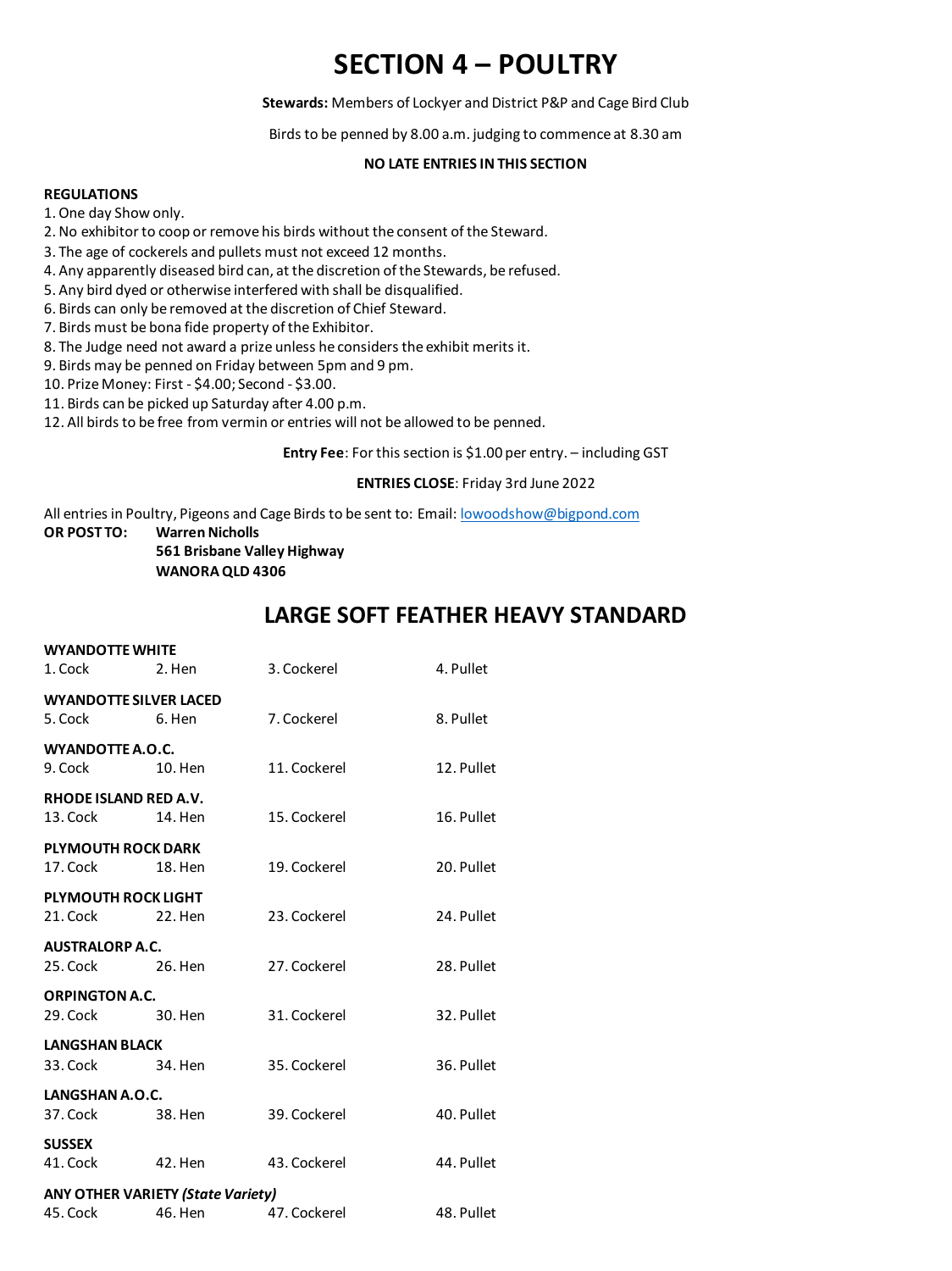# **LARGE SOFT FEATHER LIGHT STANDARD**

| <b>LEGHORN WHITE</b><br>49. Cock | 50. Hen                                  | 51. Cockerel | 52. Pullet |
|----------------------------------|------------------------------------------|--------------|------------|
| LEGHORN A.O.C.<br>53. Cock       | 54. Hen                                  | 55. Cockerel | 56. Pullet |
| <b>ANCONA</b><br>57. Cock        | 58. Hen                                  | 59. Cockerel | 60. Pullet |
| <b>HAMBURG A.C.</b>              |                                          |              |            |
| 61. Cock                         | 62. Hen                                  | 63. Cockerel | 64. Pullet |
| <b>ARAUCANA</b><br>65. Cock      | 66. Hen                                  | 67. Cockerel | 68. Pullet |
| <b>SILKIE WHITE</b><br>69. Cock  | 70. Hen                                  | 71. Cockerel | 72. Pullet |
| <b>SILKIE BLACK</b><br>73. Cock  | 74. Hen                                  | 75. Cockerel | 76. Pullet |
| SILKIE A.O.C.<br>77. Cock        | 78. Hen                                  | 79. Cockerel | 80. Pullet |
|                                  | <b>ANY OTHER VARIETY (State Variety)</b> |              |            |
| 81. Cock                         | 82. Hen                                  | 83. Cockerel | 84. Pullet |

# **LARGE GAME HARDFEATHER**

| PIT GAME C/F HEAVY<br>85. Cock Corp. | 86. Hen  |               |             |
|--------------------------------------|----------|---------------|-------------|
|                                      |          | 87. Cockerel  | 88. Pullet  |
| PIT GAME C/F LIGHT                   |          |               |             |
| 89. Cock                             | 90. Hen  | 91. Cockerel  | 92. Pullet  |
| <b>PIT GAME MUFF HEAVY</b>           |          |               |             |
| 93. Cock                             | 94. Hen  | 95. Cockerel  | 96. Pullet  |
| PIT GAME MUFF LIGHT                  |          |               |             |
| 97. Cock Services                    | 98. Hen  | 99. Cockerel  | 100. Pullet |
| <b>HENFEATHER PIT</b>                |          |               |             |
| 97a. Cock Long                       | 98a. Hen | 99a. Cockerel | 100a.Pullet |
| <b>AUSTRALIAN GAME A.C.</b>          |          |               |             |
| 101. Cock                            | 102. Hen | 103. Cockerel | 104. Pullet |
| <b>INDIAN GAME DARK</b>              |          |               |             |
| 105. Cock <b>Section</b>             | 106. Hen | 107. Cockerel | 108. Pullet |
| <b>INDIAN GAME A.O.C.</b>            |          |               |             |
| 109. Cock <b>Section</b>             | 110. Hen | 111. Cockerel | 112. Pullet |
| <b>JUBILEE GAME</b>                  |          |               |             |
| 113. Cock                            | 114.Hen  | 115. Cockerel | 116. Pullet |
| <b>BLACK RED LIGHT LEGS</b>          |          |               |             |
| 117. Cock                            | 118. Hen | 119. Cockerel | 120. Pullet |
| <b>BLACK RED DARK LEGS</b>           |          |               |             |
| 121. Cock                            | 122.Hen  | 123. Cockerel | 124. Pullet |
| <b>DUCKWING A. C.</b>                |          |               |             |
| 125. Cock                            | 126. Hen | 127. Cockerel | 128. Pullet |
| <b>ROWN RED</b>                      |          |               |             |
| 129. Cock                            | 130. Hen | 131. Cockerel | 132. Pullet |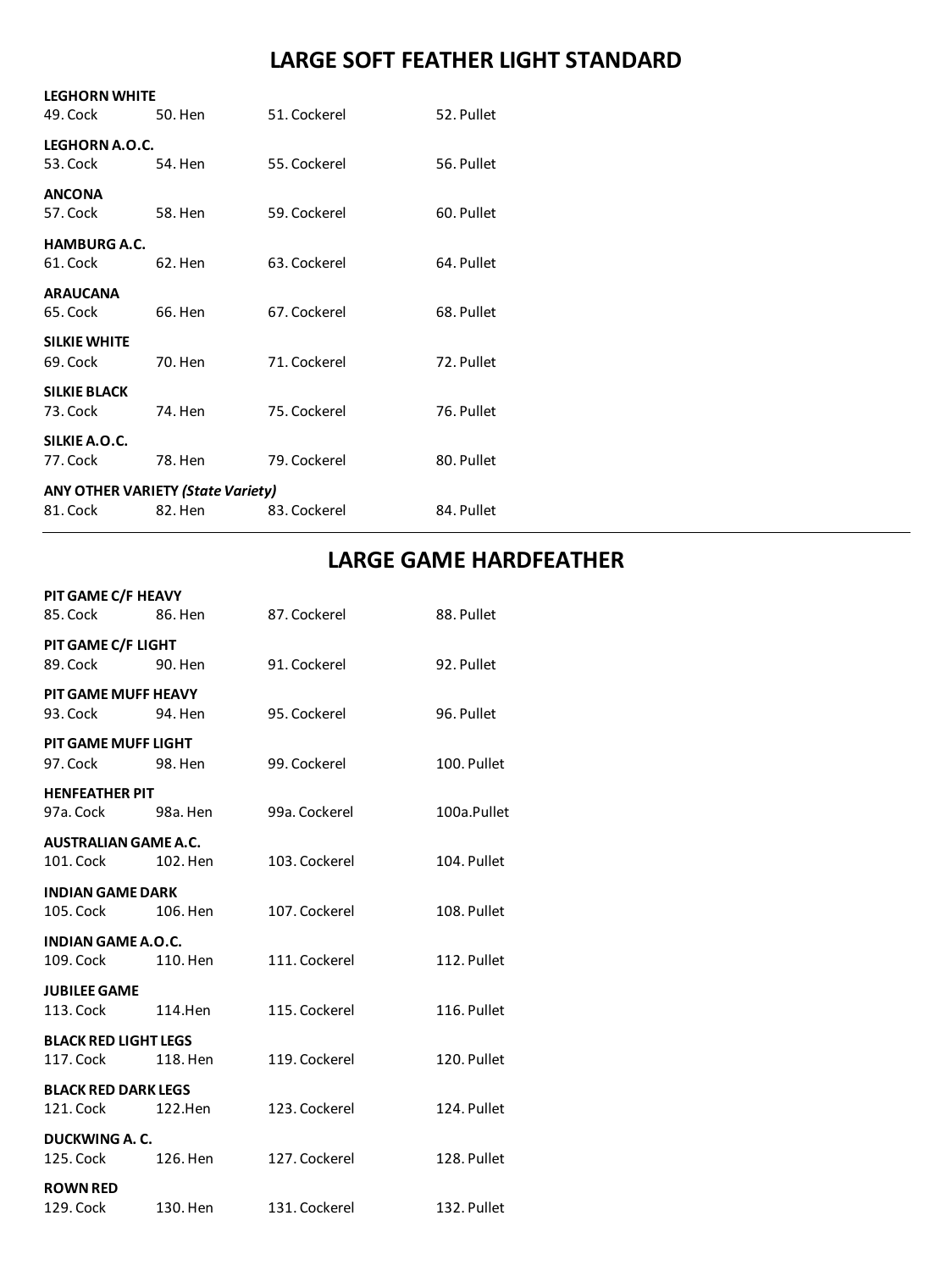| <b>BLUE RED</b>                          |          |                                       |             |
|------------------------------------------|----------|---------------------------------------|-------------|
| 133. Cock                                | 134. Hen | 135. Cockerel                         | 136. Pullet |
| <b>GREY OR BIRCHEN</b>                   |          |                                       |             |
| 137. Cock                                | 138. Hen | 139. Cockerel                         | 140. Pullet |
| <b>PILE</b>                              |          |                                       |             |
| 141. Cock                                | 142. Hen | 143. Cockerel                         | 144. Pullet |
| <b>CRELE</b>                             |          |                                       |             |
| 145. Cock                                | 146. Hen | 147. Cockerel                         | 148. Pullet |
| <b>HEN FEATHER</b>                       |          |                                       |             |
| 149. Cock                                | 150. Hen | 151. Cockerel                         | 152. Pullet |
| <b>GINGER</b>                            |          |                                       |             |
| 153. Cock                                | 154. Hen | 155. Cockerel                         | 156. Pullet |
| <b>SPANGLE</b>                           |          |                                       |             |
| 157. Cock                                | 158. Hen | 159. Cockerel                         | 160. Pullet |
| ANY OTHER VARIETY - OLD ENGLISH GAME     |          |                                       |             |
| 157a Cock                                | 158a Hen | 159a Cockerel                         | 160a Pullet |
| <b>ANY OTHER COLOUR - (State Colour)</b> |          |                                       |             |
| 161. Cock                                | 162. Hen | 163. Cockerel                         | 164. Pullet |
| LARGE MODERN A.C.                        |          |                                       |             |
| 165. Cock                                | 166. Hen | 167. Cockerel                         | 168. Pullet |
|                                          |          | ANY OTHER VARIETY - LARGE HARDFEATHER |             |
| 169. Cock                                | 170. Hen | 171. Cockerel                         | 172. Pullet |

# **HARD FEATHER BANTAM**

| <b>PIT GAME CLEAN FACE</b>   |             |               |             |
|------------------------------|-------------|---------------|-------------|
| 173. Cock                    | 174. Hen    | 175. Cockerel | 176. Pullet |
| <b>PIT GAME MUFF FACE</b>    |             |               |             |
| 177. Cock                    | 178. Hen    | 179. Cockerel | 180. Pullet |
| <b>PIT GAME HENFEATHER</b>   |             |               |             |
| 181. Cock                    | 182. Hen    | 183. Cockerel | 184. Pullet |
| <b>INDIAN GAME DARK</b>      |             |               |             |
| 185. Cock                    | 186. Hen    | 187. Cockerel | 188. Pullet |
| <b>INDIAN GAME BLUE</b>      |             |               |             |
| 189. Cock                    | 190. Hen    | 191. Cockerel | 192. Pullet |
| <b>JUBILEE GAME</b>          |             |               |             |
| 193. Cock                    | 194. Hen    | 195. Cockerel | 196. Pullet |
| <b>MODERN GAME BLACK/RED</b> |             |               |             |
| 197. Cock                    | 198. Hen    | 199. Cockerel | 200. Pullet |
| <b>MODERN PILE</b>           |             |               |             |
| 201. Cock                    | 202. Hen    | 203. Cockerel | 204. Pullet |
| <b>MODERN WHEATEN</b>        |             |               |             |
| 205. Hen                     | 206. Pullet |               |             |
| <b>MODERN BLUE RED</b>       |             |               |             |
| 207. Cock                    | 208. Hen    | 209. Cockerel | 210. Pullet |
| <b>MODERN DUCKWING A.C</b>   |             |               |             |
| 211. Cock                    | 212. Hen    | 213. Cockerel | 214. Pullet |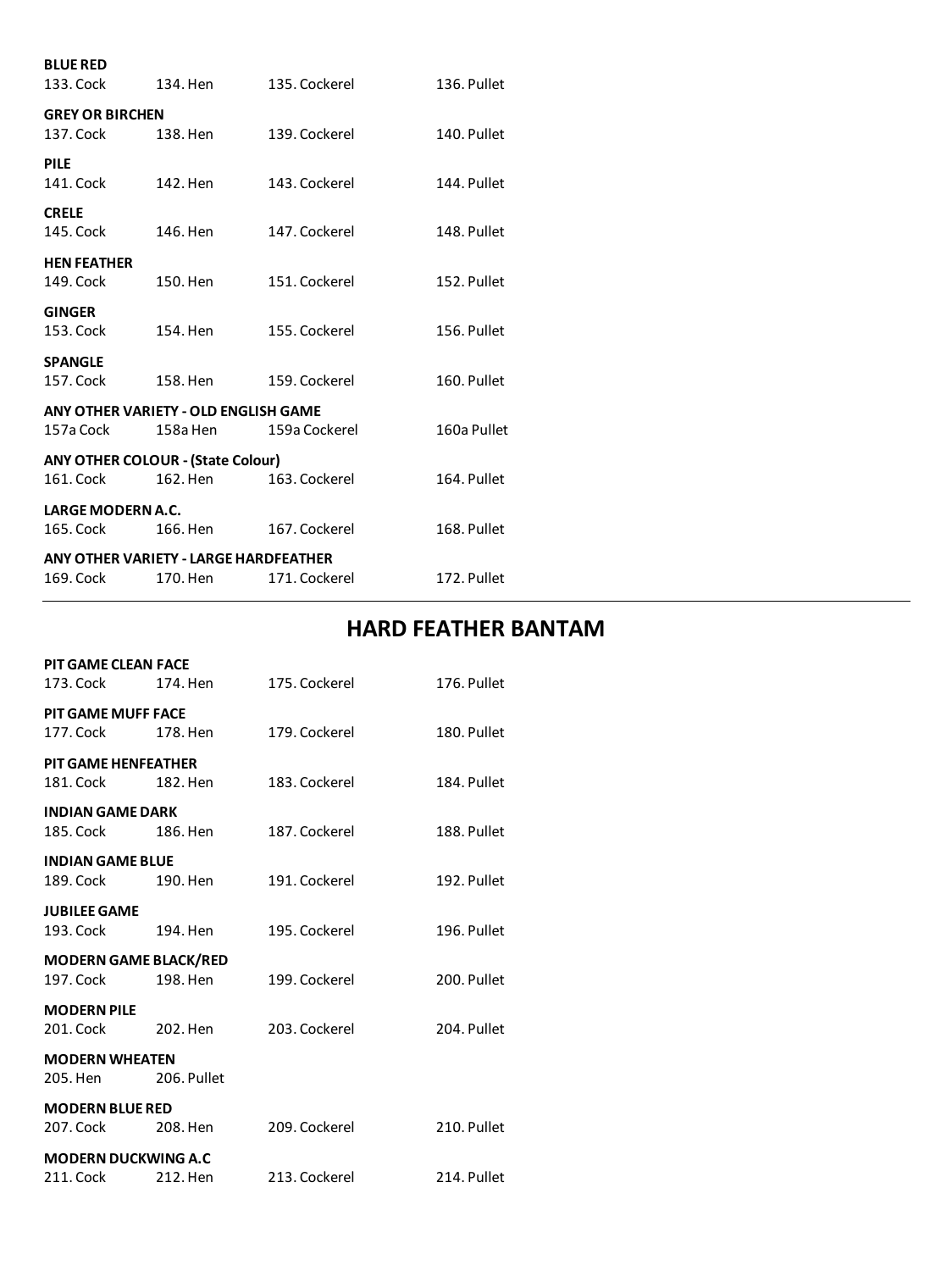| A.O.C. MODERN S.C.<br>215. Cock         | 216. Hen                                             | 217. Cockerel | 218. Pullet |
|-----------------------------------------|------------------------------------------------------|---------------|-------------|
| 219. Cock                               | OLD ENGLISH GAME - BLACK/RED LIGHT LEGS<br>220. Hen  | 221. Cockerel | 222. Pullet |
| <b>BLACK TAIL WHEATEN</b><br>223. Hen   | 224. Pullet                                          |               |             |
| <b>BLUE TAIL WHEATEN</b><br>225. Hen    | 226. Pullet                                          |               |             |
| <b>BLACK RED DARK LEGS</b><br>227. Cock | 228. Hen                                             | 229. Cockerel | 230. Pullet |
| <b>BROWN RED</b><br>231. Cock           | 232. Hen                                             | 233. Cockerel | 234. Pullet |
| <b>GINGER</b><br>235. Cock              | 236. Hen                                             | 237. Cockerel | 238. Pullet |
| <b>SELF BLACK OR BLUE</b><br>239. Cock  | 240. Hen                                             | 241. Cockerel | 242. Pullet |
| <b>SPANGLE</b><br>243. Cock             | 244. Hen                                             | 245. Cockerel | 246. Pullet |
| <b>DUCKWING A.C.</b><br>247. Cock       | 248. Hen                                             | 249. Cockerel | 250. Pullet |
| <b>BLUE RED</b><br>251. Cock            | 252. Hen                                             | 253. Cockerel | 254. Pullet |
| <b>PILE</b><br>255. Cock                | 256. Hen                                             | 257. Cockerel | 258. Pullet |
| <b>CRELE</b><br>259. Cock               | 260. Hen                                             | 261. Cockerel | 262. Pullet |
| <b>GREY or BIRCHEN</b><br>263. Cock     | 264. Hen                                             | 265. Cockerel | 266. Pullet |
| <b>HENFEATHER</b><br>267. Cock          | 268. Hen                                             | 269. Cockerel | 270. Pullet |
| 271. Cock                               | <b>ANY OTHER COLOUR - (State Colour)</b><br>272. Hen | 273. Cockerel | 274. Pullet |
| 275. Cock                               | ANY OTHER VARIETY - HARDFEATHER BANTAM<br>276. Hen   | 277. Cockerel | 278. Pullet |

# **SOFT FEATHER BANTAM**

| 280. Hen                           |          | 282. Pullet                                                                                        |
|------------------------------------|----------|----------------------------------------------------------------------------------------------------|
| 284. Hen                           |          | 286. Pullet                                                                                        |
| 288. Hen                           |          | 290. Pullet                                                                                        |
| 292. Hen                           |          | 294. Pullet                                                                                        |
| <b>WYANDOTTE WHITE</b><br>296. Hen |          | 298. Pullet                                                                                        |
|                                    |          | 302. Pullet                                                                                        |
|                                    | 300. Hen | 281. Cockerel<br>285. Cockerel<br>289. Cockerel<br>293. Cockerel<br>297. Cockerel<br>301. Cockerel |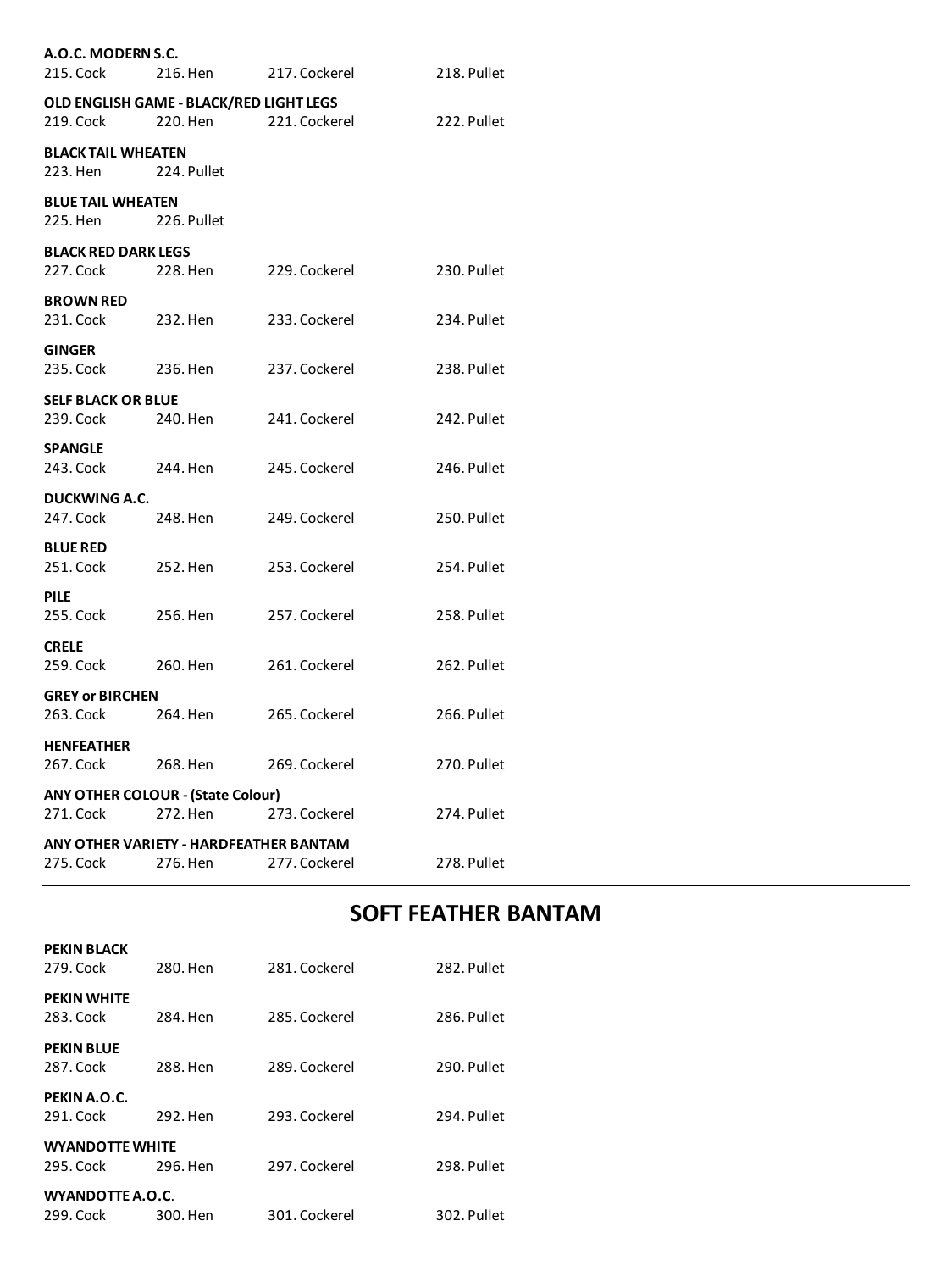|                                    | PLYMOUTH ROCK A.C. - (State Colour)                                                                                              |               |                                                                           |
|------------------------------------|----------------------------------------------------------------------------------------------------------------------------------|---------------|---------------------------------------------------------------------------|
| 303. Cock                          | 304. Hen                                                                                                                         | 305. Cockerel | 306. Pullet                                                               |
| <b>AUSTRALORP</b>                  |                                                                                                                                  |               |                                                                           |
| 307. Cock                          | 308. Hen                                                                                                                         | 309. Cockerel | 310. Pullet                                                               |
|                                    |                                                                                                                                  |               |                                                                           |
| <b>LANGSHAN BLACK</b><br>311. Cock | 312. Hen                                                                                                                         | 313. Cockerel | 314. Pullet                                                               |
|                                    |                                                                                                                                  |               |                                                                           |
| LANGSHAN A.O.C.                    |                                                                                                                                  |               |                                                                           |
| 319. Cock                          | 320. Hen                                                                                                                         | 321. Cockerel | 322. Pullet                                                               |
| <b>SUSSEX</b>                      |                                                                                                                                  |               |                                                                           |
| 323. Cock                          | 324. Hen                                                                                                                         | 325. Cockerel | 326. Pullet                                                               |
| RHODE ISLAND RED A.C.              |                                                                                                                                  |               |                                                                           |
| 327. Cock                          | 328. Hen                                                                                                                         | 329. Cockerel | 330. Pullet                                                               |
|                                    |                                                                                                                                  |               |                                                                           |
| <b>LEGHORN WHITE</b>               |                                                                                                                                  |               |                                                                           |
| 331. Cock                          | 332. Hen                                                                                                                         | 333. Cockerel | 334. Pullet                                                               |
| LEGHORN A.O.C.                     |                                                                                                                                  |               |                                                                           |
| 335. Cock                          | 336 Hen                                                                                                                          | 337. Cockerel | 338. Pullet                                                               |
| <b>ROSE COMB</b>                   |                                                                                                                                  |               |                                                                           |
| 339. Cock                          | 340. Hen                                                                                                                         | 341. Cockerel | 342. Pullet                                                               |
|                                    |                                                                                                                                  |               |                                                                           |
| <b>ANCONA</b>                      |                                                                                                                                  |               |                                                                           |
| 343. Cock                          | 344. Hen                                                                                                                         | 345. Cockerel | 346. Pullet                                                               |
| SEBRIGHT SILVER A.C.               |                                                                                                                                  |               |                                                                           |
| 347. Cock                          | 348. Hen                                                                                                                         | 349. Cockerel | 350. Pullet                                                               |
| <b>ARAUCANA</b>                    |                                                                                                                                  |               |                                                                           |
| 351. Cock                          | 352. Hen                                                                                                                         | 353. Cockerel | 354. Pullet                                                               |
|                                    |                                                                                                                                  |               |                                                                           |
| JAPANESE A.C.                      |                                                                                                                                  |               |                                                                           |
| 355. Cock                          | 356. Hen                                                                                                                         | 357. Cockerel | 358. Pullet                                                               |
| <b>BELGIAN ANY VARIETY</b>         |                                                                                                                                  |               |                                                                           |
| 359. Cock                          | 360. Hen                                                                                                                         | 361. Cockerel | 362. Pullet                                                               |
|                                    | A.O.V. SOFT FEATHER BANTAM (State Variety)                                                                                       |               |                                                                           |
| 363. Cock                          | 364. Hen                                                                                                                         | 365. Cockerel | 366. Pullet                                                               |
|                                    |                                                                                                                                  |               |                                                                           |
| <b>EXHIBIITION PAIRS</b>           |                                                                                                                                  |               |                                                                           |
| 367. Sot Feather Large             |                                                                                                                                  |               | 368. Hard Feather Large 369. Soft Feather Bantam 370. Hard Feather Bantam |
| <b>PAIR PULLETS</b>                |                                                                                                                                  |               |                                                                           |
| 371. Soft Feather Large            |                                                                                                                                  |               | 372. Hard Feather Large 373. Soft Feather Bantam 374. Hard Feather Bantam |
|                                    | Champion Foul of the Show ____________________________ Sash & Trophy                                                             |               |                                                                           |
|                                    | Reserve Champion Fowl of Show ___________________ Sash & Trophy                                                                  |               |                                                                           |
|                                    | Champion Large Softfeather Fowl Heavy _________ Sash & Trophy                                                                    |               |                                                                           |
|                                    | Champion Large Softfeather Fowl Light _________ Sash & Trophy                                                                    |               |                                                                           |
|                                    | Champion Hardfeather Fowl Large ________________ Sash & Trophy                                                                   |               |                                                                           |
|                                    | Reserve Champion Hardfeather Fowl Large ______ Sash & Trophy                                                                     |               |                                                                           |
|                                    | Champion Hardfeather Bantam _____________________Sash & Trophy                                                                   |               |                                                                           |
|                                    | Reserve Champion Hardfeather Bantam __________ Sash & Trophy<br>Champion Softfeather Bantam ______________________ Sash & Trophy |               |                                                                           |
|                                    |                                                                                                                                  |               |                                                                           |

**Reserve Champion Softfeather Bantam \_\_\_\_\_\_\_\_\_\_** Sash & Trophy **Champion Exhibition Pair \_\_\_\_\_\_\_\_\_\_\_\_\_\_\_\_\_\_\_\_\_** Sash & Trophy **Reserve Champion Exhibition Pair \_\_\_\_\_\_\_\_\_\_\_\_\_\_** Sash & Trophy **Champion Pair Pullets \_\_\_\_\_\_\_\_\_\_\_\_\_\_\_\_\_\_\_\_\_\_\_\_**Sash & Trophy

## **Reserve Champion Pair Pullets \_\_\_\_\_\_\_\_\_\_\_\_\_\_\_\_\_** Sash & Trophy **SUPREME POULTRY EXHIBIT WILL ACCRUE POINTS FOR "GOETSCH & SONS SUPREME CHAMPION" AWARD**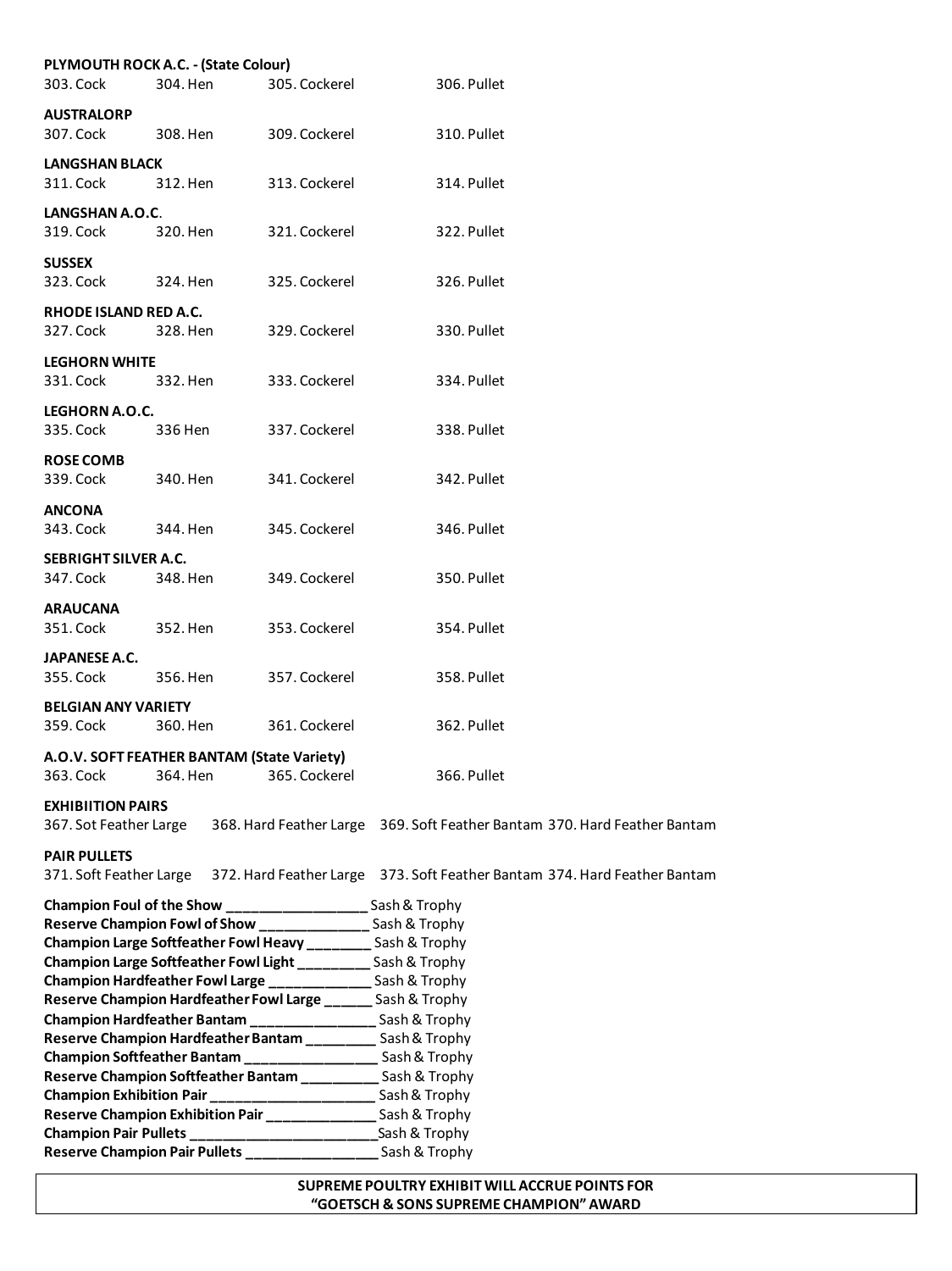1. Muscovy - Any Colour Drake 2. Muscovy - Any Colour Duck

- 3. Water Fowl Heavy Drake
- 4. Water Fowl Heavy Duck
- 5. Water Fowl Light Drake
- 6. Water Fowl Light Duck
- **DUCKS**
	- 7. Bantam Drake
	- 8. Bantam Duck

**Champion Duck……………..………….**Sash & Trophy **Reserve Champion Duck…………….**Sash & Trophy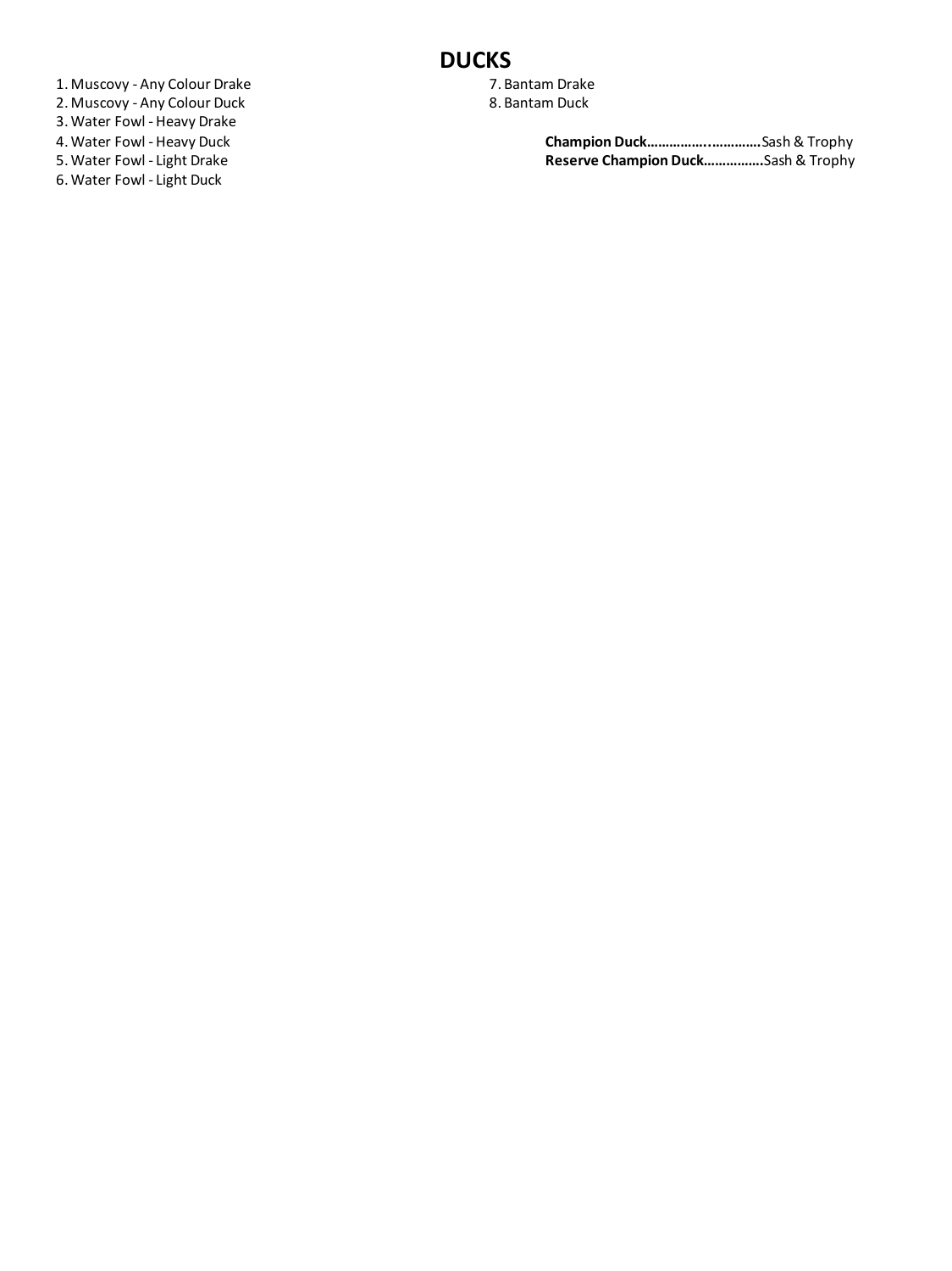# **SECTION 4A - PIGEONS**

**Stewards:** Members of the Lockyer & District P & P Cage Bird Club.

#### **CONDITIONS**

- 1. All birds must be rung with Ring of recognised Club. Racing Homers to be rung with recognised Racing Club Ring
- 2. All birds must be penned by 8.00 a.m. Saturday morning. Judging to commence at 8.30 a.m. Birds can be penned 12 noon up to 9.00 p.m. Friday and can be picked up Saturday after 4.00 p.m.
- 3. All birds to be free from vermin or entries will not be allowed to be penned. Any birds dyed or interfered with will be disqualified.

#### **Entries Close:** FRI 3rd JUNE 2022

#### **Entry Fee:** \$1.00 per entry. – Including GST

## **Prize Money: First:** \$4.00; **Second:** \$3.00

All Entries to: Email: **lowoodshow@bigpond.com**<br> **OR POST:** Warren Nicholls **OR POST:** Warren Nicholls 561 Brisbane Valley Highway WANORA QLD 4306

## **PIGEON SECTION**

| <b>Male</b> | Female | Fancy                                   |    |    |                             |
|-------------|--------|-----------------------------------------|----|----|-----------------------------|
| 1           | 2      | Modena Gazzi Blue                       | 19 | 20 | Magpie A/C                  |
| 3           | 4      | Modena Gazzi Bronze                     | 21 | 22 | Norwich Cropper Blue        |
| 5           | 6      | Modena Gazzi A/O/C                      | 23 | 24 | Norwich Cropper Mealy       |
| 7           | 8      | Modena Schiette Blue                    | 25 | 26 | Norwich Cropper A/O/C       |
| 9           | 10     | Modena Scheitte Bronze                  | 27 | 28 | Pygmey Pouter A/C           |
| 11          | 12     | Modena Scheitte A/O/C                   | 29 | 30 | Satinette A/C               |
| 13          | 14     | Blondinette A/C                         | 31 | 32 | Voorburg Shield Cropper A/C |
| 15          | 16     | Fantail A/C                             | 33 | 34 | West of England Tumbler A/C |
| 17          | 18     | L.F.Cl. Tumbler A/C                     | 35 | 36 | Fancy Pigeon A/O/V          |
| <b>Male</b> | Female | <b>Show Pen Homers</b>                  |    |    |                             |
| 37          | 38     | <b>Blue Bar</b>                         |    |    |                             |
| 39          | 40     | <b>Blue/Black Chequer</b>               |    |    |                             |
| 41          | 42     | Grizzle                                 |    |    |                             |
| 43          | 44     | Mealy                                   |    |    |                             |
| 45          | 46     | Pied                                    |    |    |                             |
| 47          | 48     | Red/Red Chequer                         |    |    |                             |
| 49          | 50     | Show Pen Homer A/O/C                    |    |    |                             |
| <b>Male</b> | Female | <b>Racing Pigeon</b>                    |    |    |                             |
| 51          | 52     | <b>Blue Bar</b>                         |    |    |                             |
| 53          | 54     | <b>Blue Black Chequer</b>               |    |    |                             |
| 55          | 56     | Grizzle                                 |    |    |                             |
| 57          | 58     | Mealy                                   |    |    |                             |
| 59          | 60     | Pied                                    |    |    |                             |
| 61          | 62     | Red/Red Chequer                         |    |    |                             |
| 63          | 64     | Racing Pigeon A/O/C                     |    |    |                             |
| <b>Male</b> | Female | <b>Utility</b>                          |    |    |                             |
| 65          | 66     | Carneau A/C                             |    |    |                             |
| 67          | 68     | King A/C                                |    |    |                             |
| 69          | 70     | Runt A/C                                |    |    |                             |
| 71          | 72     | Utility Pigeon A/O/C                    |    |    |                             |
|             |        | Champion Pigeon of Show - Sash & Trophy |    |    |                             |

**Reserve Champion Pigeon of Show** - Sash & Trophy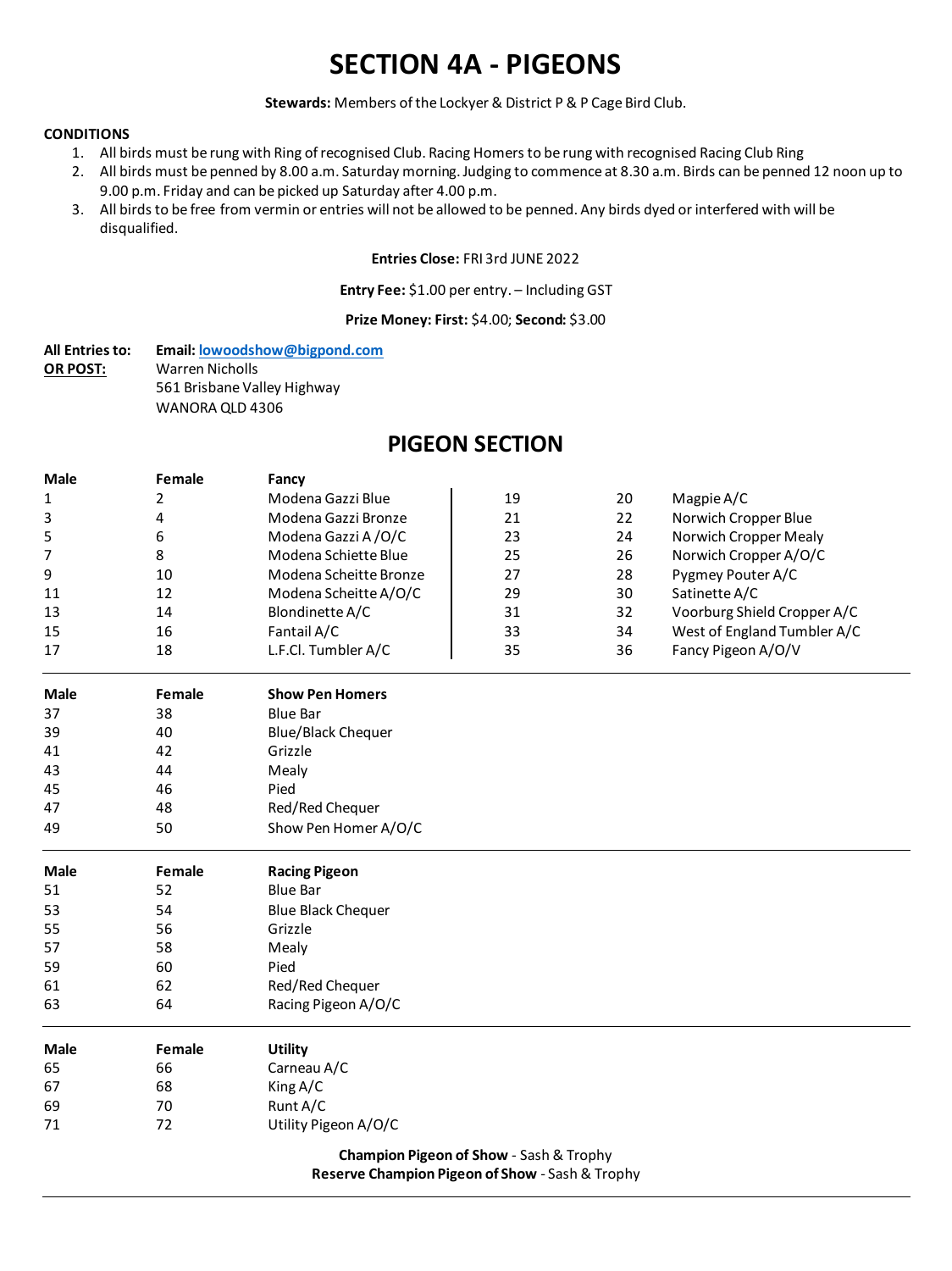# **SECTION 4B - CAGE BIRDS**

**Stewards:** Members of the Lockyer & District P&P Cage Bird Club.

All exhibitors to supply own cage

To be judged Saturday morning of Show commencing 8.30am. All birds must be penned by 8.00 a.m.

## **ENTRIES CLOSE:** FRI 3rd JUNE 2022

**Entry Fee:** \$1.00 (including GST)

## **Prize Money: First -** \$4.00**; Second -** \$3.00

| All entries to: | Email: lowoodshow@bigpond.com |
|-----------------|-------------------------------|
| <b>OR POST:</b> | Warren Nicholls               |
|                 | 561 Brisbane Valley Highway   |
|                 | WANORA OLD 4306               |
|                 |                               |

## **BUDGERIGARS**

| <b>Cock</b> | Hen                 |                                                                          |
|-------------|---------------------|--------------------------------------------------------------------------|
| 1.          | 2.                  | Normal Light Green                                                       |
| 3.          | 4.                  | Normal Dark or Olive Green                                               |
| 5.          | 6.                  | Normal Grey Green                                                        |
| 7.          | 8.                  | Normal Sky Blue                                                          |
| 9.          | 10.                 | Normal Cobalt, Mauve, Violet, Violet Sky, Violet Mauve                   |
| 11.         | 12.                 | Normal Grey                                                              |
|             | 1 to 12 Normal      |                                                                          |
| 13.         | 14.                 | Lutino Yellow                                                            |
| 15.         | 16.                 | Albino                                                                   |
| 17.         | 18.                 | Cinnamon Green or Blue Series                                            |
| 19.         | 20.                 | Lacewing (inc luding Opaline) Yellow or White                            |
| 21.         | 22.                 | Opaline Normal Green or Blue Series                                      |
| 23.         | 24.                 | Opaline A.O.V. (excluding Pied) Yellowface, Spangle                      |
| 25.         | 26.                 | Clear Body                                                               |
|             | 13 to 26 Sex Linked |                                                                          |
| 27.         | 28.                 | Dominant Pied ASV Green or Blue Series                                   |
| 29.         | 30.                 | Yellow Face ASV (excluding Pied) Blue Series                             |
| 31.         | 32.                 | Spangle ASV (excluding double factor & pied) Green or Blue Series        |
| 33.         | 34.                 | Spangle Double Factor Yellow or White                                    |
|             | 27 to 34 Dominant   |                                                                          |
| 35.         | 36.                 | Greywing (excluding Opaline, Cinnamon, Yellowface) Green or Blue Series  |
| 37.         | 38.                 | Clearwing (excluding Opaline, Cinnamon, Yellowface) Green or Blue Series |
| 39.         | 40.                 | Fallow (including Opaline) Green or Blue Series                          |
| 41.         | 42.                 | Blackeye Self (exc luding Opaline) Yellow or White                       |
| 43.         | 44.                 | Danish Recessive Pied ASV Green or Blue Series                           |
|             | 35 to 44 Recessive  |                                                                          |
| 45.         | 46.                 | Crested ASV Green or Blue Series                                         |
| 47.         | 48.                 | AOV & Non Standardised Green or Blue Series                              |

**Champion Budgerigar**: Card & Trophy **Reserve Champion Budgerigar:** Card & Trophy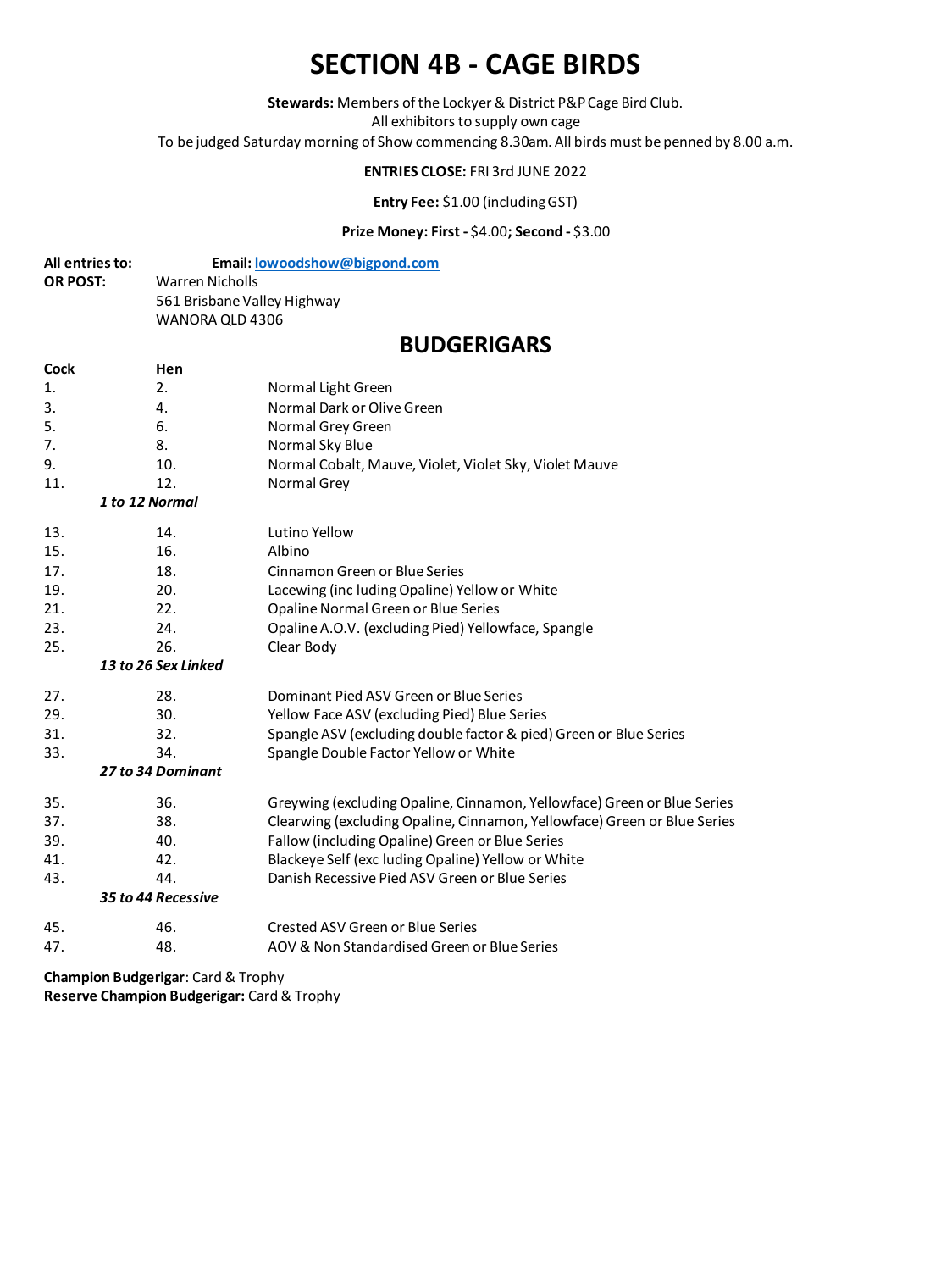## **CANARY SECTION**

| <b>BORDER FANCY</b>          |       |                                                     |
|------------------------------|-------|-----------------------------------------------------|
| 49.                          | 50.   | Yellow Clear or Ticked                              |
| 51.                          | 52.   | <b>Yellow Variegated</b>                            |
| 53.                          | 54.   | Cinnamon or Green                                   |
| 55.                          | 56.   | <b>Buff Clear or Ticked</b>                         |
| 57.                          | 58.   | <b>Buff Variegated</b>                              |
| 59.                          | 60.   | Any Other Colour Border Fancy                       |
|                              |       |                                                     |
| <b>RED FACTOR</b>            |       |                                                     |
| 61.                          | 62.   | Orange Clear or Ticked                              |
| 63.                          | 64.   | Orange Variegated                                   |
| 65.                          | 66.   | Cinnamon or Green                                   |
| 67.                          | 68.   | <b>Apricot Clear or Ticked</b>                      |
| 69.                          | 70.   | <b>Apricot Variegated</b>                           |
| 71.                          | 72.   | Any Other Colour Red Factor                         |
| <b>GLOSTER CORONA</b>        |       |                                                     |
| 73.                          | 74.   | Yellow Clear or Ticked                              |
| 75.                          | 76.   | Yellow Variegated                                   |
| 77.                          | 78.   | Self Green or Cinnamon                              |
| 79.                          | 80.   | <b>Buff Clear or Ticked</b>                         |
| 81.                          | 82.   | <b>Buff Variegated</b>                              |
|                              |       |                                                     |
| <b>GLOSTER CONSORT</b>       |       |                                                     |
| 83.                          | 84.   | <b>Yellow Clear or Ticked</b>                       |
| 85.                          | 86.   | <b>Yellow Variegated</b>                            |
| 87.                          | 88.   | Self Green or Variegated                            |
| 89.                          | 90.   | Clear or Ticked                                     |
| 91.                          | 92.   | Variegated                                          |
| 93.                          | 94.   | Any Other Colour Gloster Consort                    |
|                              |       |                                                     |
|                              |       |                                                     |
| <b>LIZARDS</b>               |       |                                                     |
| 95.                          | 96.   | Any Colour Gold                                     |
| 97.                          | 98.   | Any Colour Silver                                   |
| <b>AUSTRALIAN PLAINHEADS</b> |       |                                                     |
| 99.                          | 100.  | Clear                                               |
| 101.                         | 102.  | <b>Lightly Variegated</b>                           |
| 101a.                        | 102a. | Heavily Variegated 15                               |
|                              |       |                                                     |
| <b>FIFE</b>                  |       |                                                     |
| 103.                         | 104.  | <b>Yellow Clear</b>                                 |
| 105.                         | 106.  | Yellow Ticked or Lightly Variegated                 |
| 107.                         | 108.  | Yellow Heavily Variegated Self Green & Cinnamon     |
| 109.                         | 110.  | <b>Buff Clear</b>                                   |
| 111.                         | 112.  | Buff Ticked or Lightly Variegated                   |
| 113.                         | 114.  | Buff Heavily Variegated Self Green & Cinnamon       |
| 115.                         | 116.  | Any Other Colour Fife                               |
| <b>YORKSHIRE</b>             |       |                                                     |
| 117.                         | 118.  | Any Variety (State Variety & Colour)                |
|                              |       |                                                     |
| <b>NORWICH</b>               |       |                                                     |
| 119.                         | 120.  | Any Variety Norwich (State Variety & Colour)        |
| <b>CRESTED CANARY</b>        |       |                                                     |
| 121.                         | 122.  | Any Variety Crested Canary (State Variety & Colour) |
|                              |       |                                                     |
| <b>ANY OTHER VARIETY</b>     |       |                                                     |
| 121a.                        | 122a. | <b>State Variety and Colour</b>                     |

**Reserve Champion Canary -** Card & Trophy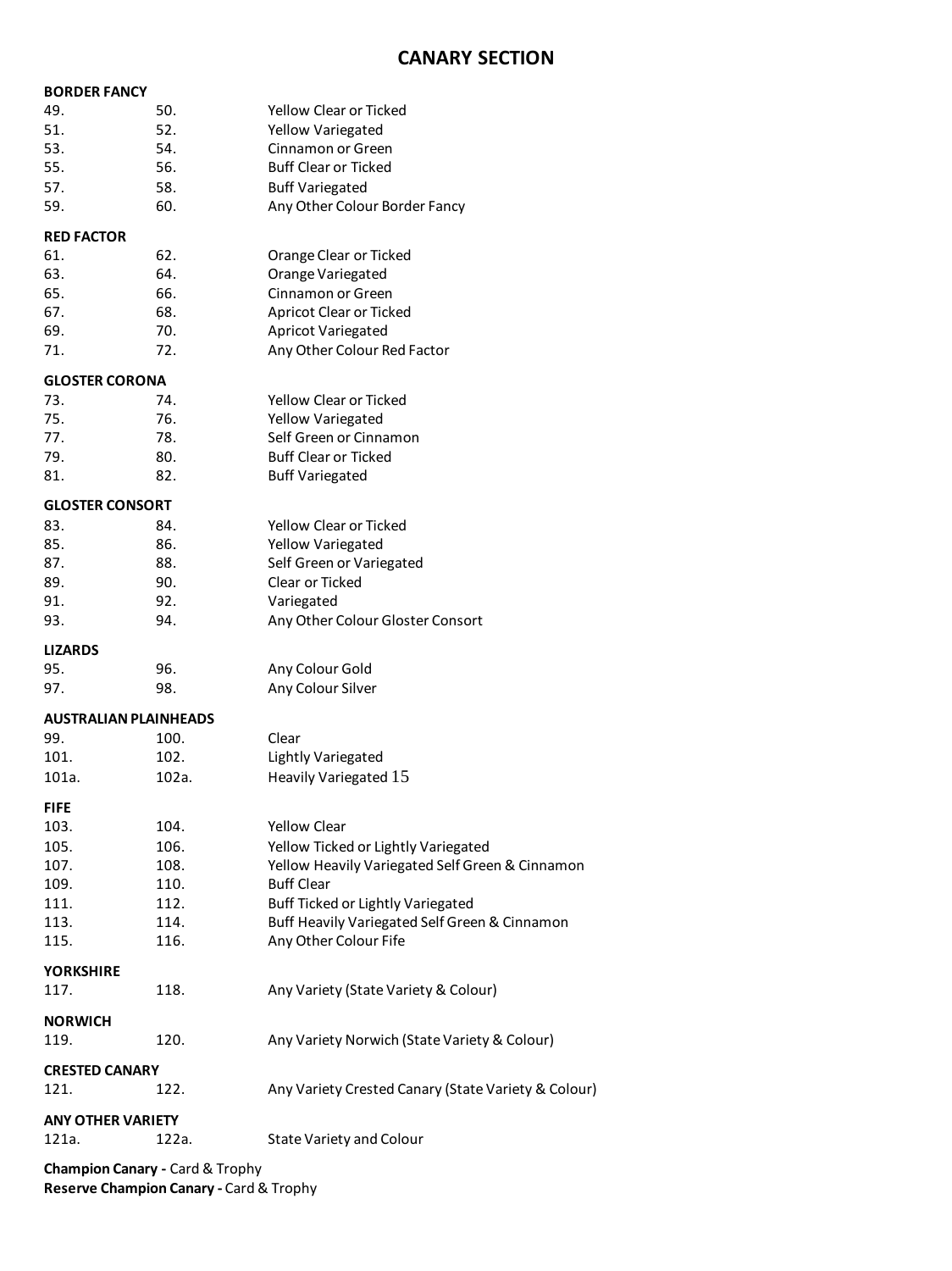## **FINCHES**

#### **Australian - Group 1**

123. Longtailed Grass Finch 124. Black Throat 125. Diggles 126. Mask Finch 127. Pictorella

## **Australian - Group 2**

132. Star Finch 133. Blood Finch 134. Diamond Firetail 135. Painted Finch 136. Red Brown

## **Zebra Finch – Group 3**

142. Grey (Normal) 143. Fawn 144. Blue Series Slate, Silver, Dark Blue 145. (Other than Class 212) 146. Fawn Series

## **Foreign Finches Bengalese - Group 4**

152. Bengalese Chocolate Pied 153. Bengalese Fawn Pied 154. Bengalese Self A/C (except white)

#### **Foreign Finches Java - Group 5**

158. Java Blue 159. Java White 160. Java Fawn

### **Foreign Finches – Group 6**

163. Waxbill Ruddy or African Fire Finch 164. Waxbill Orange Breasted 165. Cordon Bleu 166. Blue Cap 167. St Helena A.C.

### **Foreign Finches - Group 7**

172. Nun A.C. 173. Mannikin 174. Nutmeg (or Spice Finch) 175. Aberdeen 176. Gold Finch

## **Pairs - Group 8**

181. Pair Australian Finches (Other than Zebras) 182. Pair Zebra Finches 183. Pair Foreign Finches

**Champion Pair Finch:** Award Card (Eligible for Champion Pair of Show) **Champion Finch:** Award Card & Trophy **Champion Finch:** Award Card & Trophy

- 128. Gouldian Black Head 129. Gouldian Red Head 130. Gouldian A.O.C 131. Parrot Finch
- 137. Double Bar 138. Plum Head 139. Chestnut Breasted 140. Yellow Rump 141. A.O.V. Australian Finch (exclude Zebra)
- 147. Marked White Series Chestnut Flanked 148. Black Affected Series, Black Fronted, Faced, Bodied 149. Grizzle A/C 150. Pied A/C 151. A.O.V.-A.O.C. Isabelle Yellowbill

155. Bengalese Self White 156. Bengalese Crested 157. Bengalese A.O.C.

161. Java Pied 162. Java A.O.C.

168. Aurora 169. Melba 170. Tiger Finch 171. Green Avadavat

177. Green Finch 178. Jacarini 179. Cuban 180. A.O.V. Foreign Finch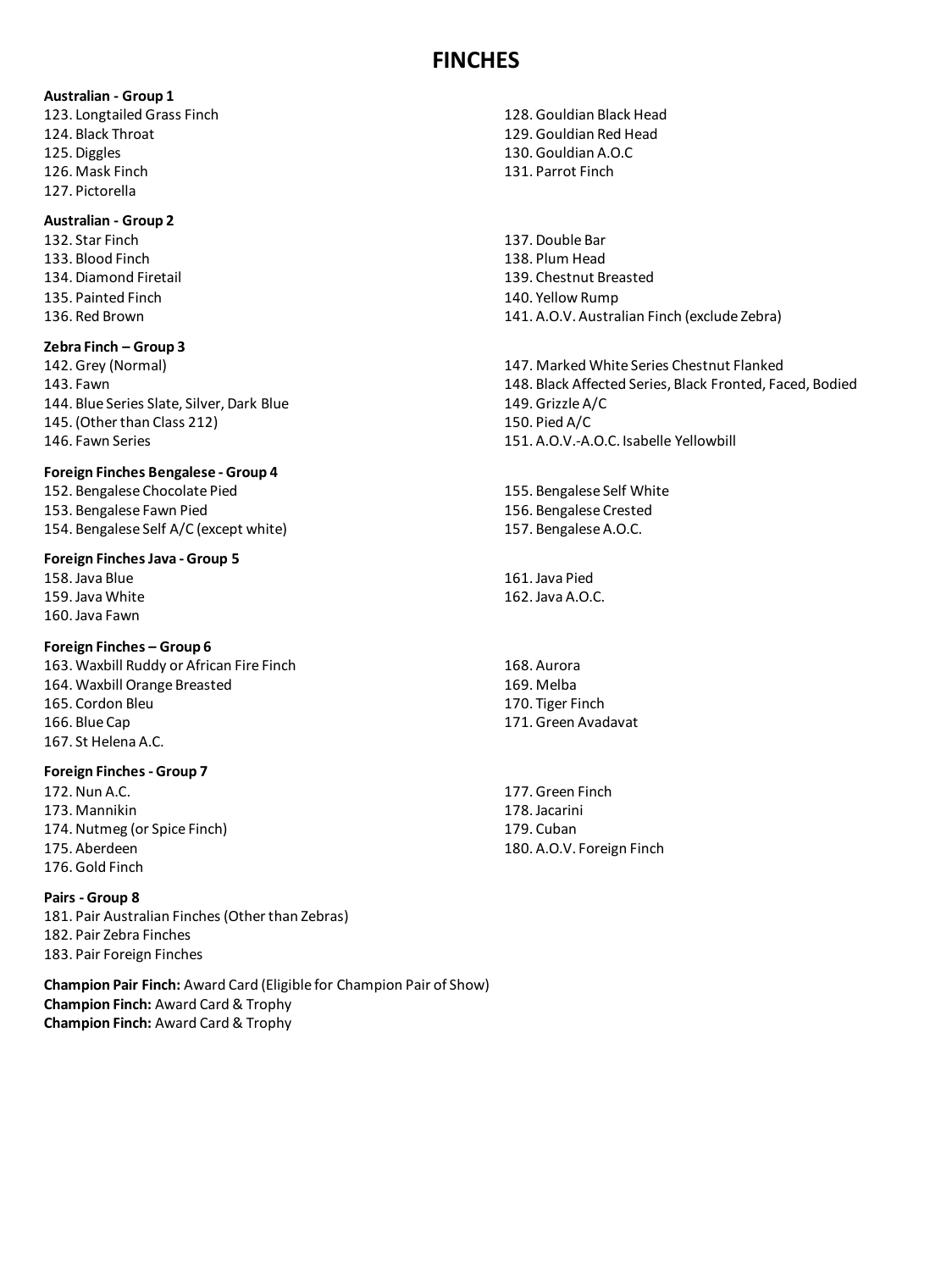## **PARROTS**

- 184. Neophema Bourkes A/V 185. Neophema - Scarlets A/V 186. Neophema - Turquoise A/V 187. Neophema - Elegants A/V 188. Red Rump Normal 189. Red Rump A/O/C 190. Rosella A/V 191. Lorikeet A/V 192. 28s, Mallee Ringneck Port Lincoln A/V 193. King, Red Wing, Red Cap 194. Princess, Regent Superb A/V 195. Cockatoo, Corella, Galah A/V
- **Champion Parrot:** Card & Trophy **Reserve Champion Parrot:** Card & Trophy

196. Indian Ringneck Green 197. Indian Ringneck Blue 198. Indian Ringneck Lutino 199. Indian Ringneck A/O/C 200. A/O/V Foreign Parrot 201. Quarrian Normal 202. Quarrian White & Lutino 203. Quarrian Pied 204. Quarrian Pearl 205. Quarrian White Face 206. Quarrian A/O/V or A/O/C

207. A/O/V Parrot

## **AFRICAN LOVE BIRDS**

208. Normal Jade Peachface 209. Sydney, Brisbane (Yellow) Buttercup 210. Ivory, Cinnamon, Mustard 211. Lutino, Creamino, Peachface 212. Pastel, S late, Cobalt 213. Pied-Green series Peachface 214. Pied - Blue series Peachface 215. Pied A/O/C Peachface

**Champion Love Bird:** Award Card & Trophy **Reserve Champion Love Bird:** Award Card & Trophy 216. A/O/C Whiteface 217. Normal Fischer 218. A/O/C Fischer 219. Nyassa 220. Black Mask - Green 221. Blue Mask 222. Mask A/O/C, A/O/V 223. A/O/C, A/O/V White Eye

## **DOVES & QUAILS**

224. Quail - King Normal 225. Quail - King A/O/V 226. Quail - Japanese

**Champion Dove:** Award Card & Trophy

230. Pair of Budgerigars 231. Pair of Canaries 232. Pair of Parrots

**Champion Pair of Show:** Card & Trophy

227. Quail - A/O/V 228. Australian Dove 229. Foreign Dove

## **PAIRS OF BIRDS**

233. Pair of African Lovebirds 234. Pair of Doves 235. Pair of Quails